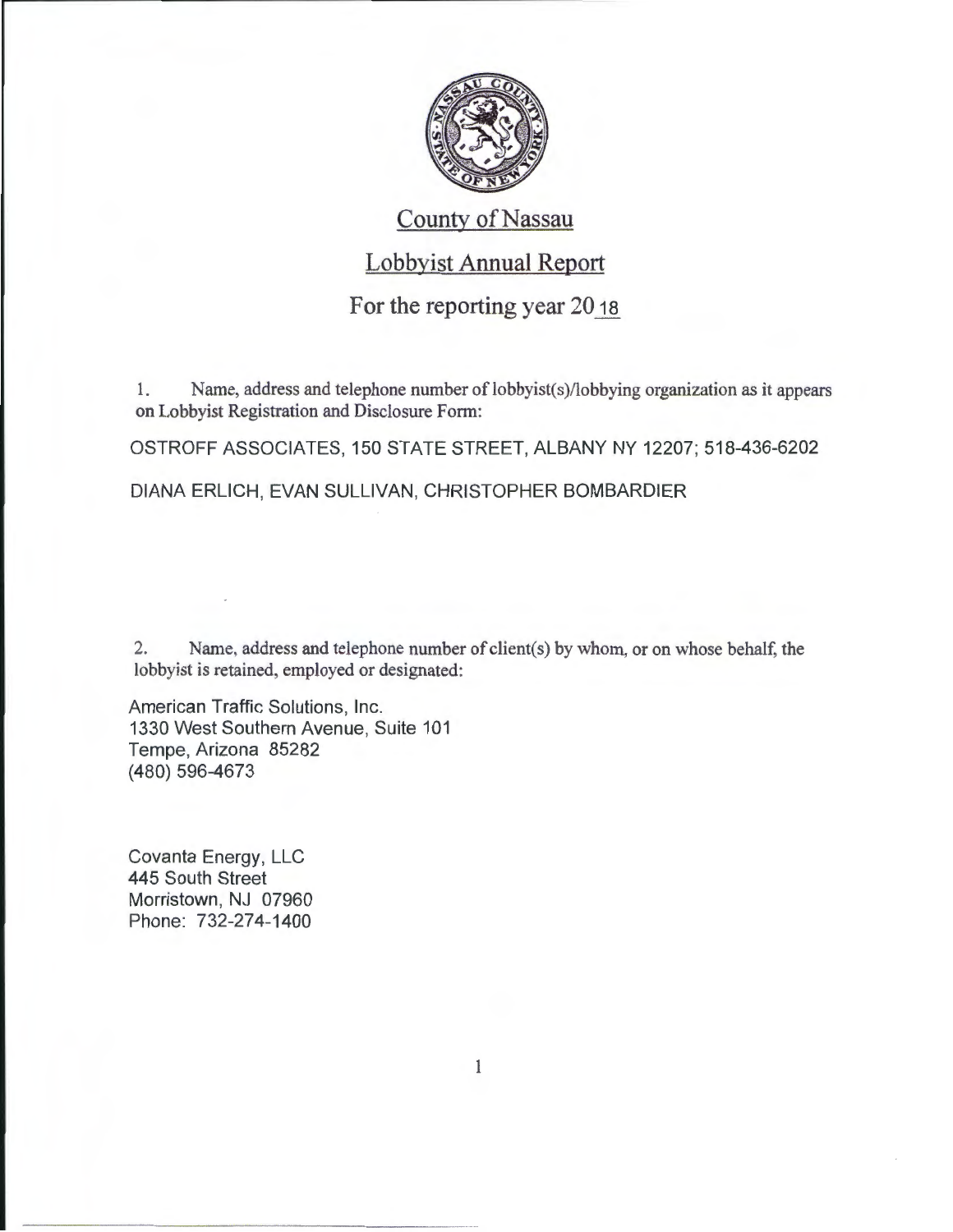3. A description of the subject or subjects on which each lobbyist retained, employed or designated by such client has lobbied:

American Traffic Solutions, Inc.: Issues relating photo traffic safety; school zone cameras

Covanta Energy, LLC: Issues relating to energy, facility

4. Names of the persons and agencies before which such lobbyist has lobbied:

County Executive Laura Curran, County Legislature,

Town of Hempstead: Town Supervisor Laura Gillen; Jim Lacarrubba, Chief of Staff Joseph Davenport, Deputy Chief of Staff, Infrastructure

Brian Sheridan

5. List below amounts for any compensation paid or owed to the lobbyist during the prior year for the purposes of lobbying. Such amounts shall be detailed as to amount, to whom paid and for what purpose.

| Amount | Details                                                                         |
|--------|---------------------------------------------------------------------------------|
| N/A    | COMPENSATION PAID FOR STATE LOBBYING. NO COMPENSATIO SPECIFIC TO NASSAU COUNTY. |
|        |                                                                                 |
|        |                                                                                 |
|        |                                                                                 |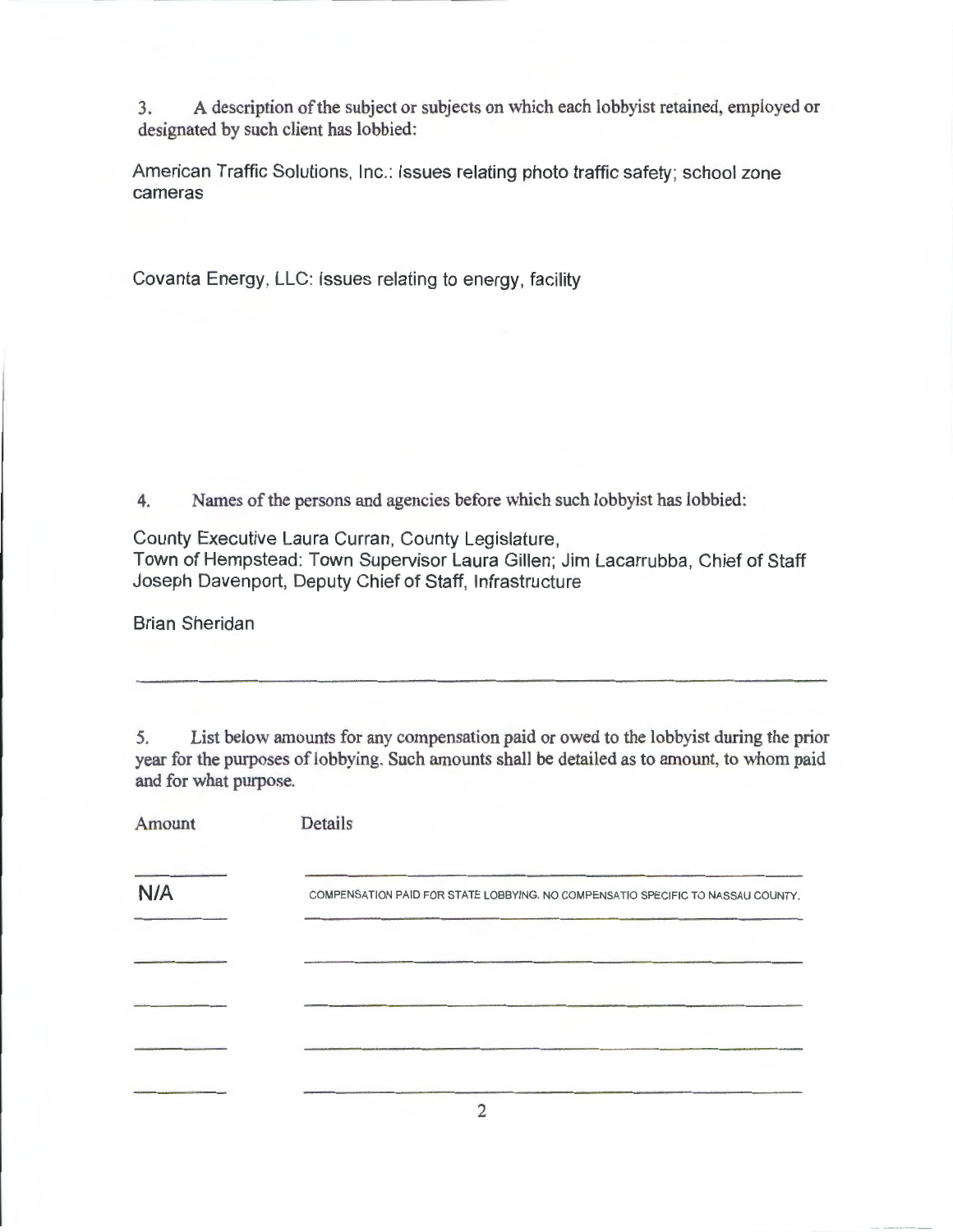| har a shekara |  |
|---------------|--|
|               |  |
|               |  |

6. List below the cumulative total amounts earned for lobbying throughout the year: N/A

7. List below the expenses incurred or expensed by lobbyist for the purpose of lobbying:

| Amount | Details |
|--------|---------|
|        |         |

| N/A | N/A |
|-----|-----|
|     |     |
|     |     |
|     |     |
|     |     |
|     |     |
|     |     |
|     |     |
|     |     |
|     |     |
|     |     |
|     |     |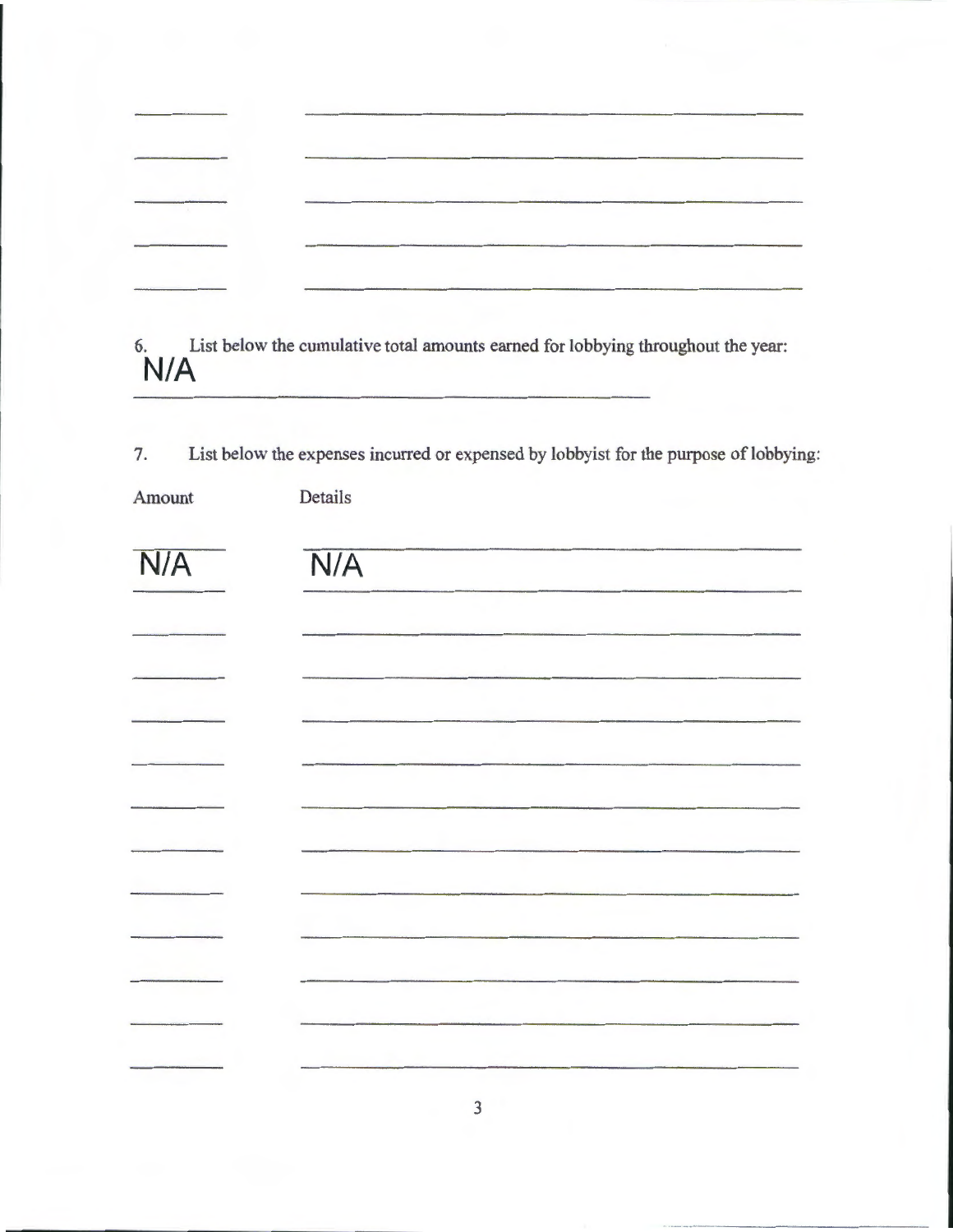8. List below the cumulative total amounts expended for lobbying throughout the year:

I understand that copies of this form will be sent to the Nassau County Department of Information Technology ("IT") to be posted on the County's website.

I also understand that upon termination of retainer, employment or designation I must give written notice to the County Attorney within thirty (30) days of termination.

VERIFICATION: I certify that all statements made on this statement are true, correct and complete to the best of my knowledge and belief and I understand that the willful making of the making and filing of false instruments and will render such statement null and void.

|                                                        | any false statement of material fact herein will subject me to the provisions of law relevant to<br>the making and filing of false instruments and will render such statement null and void. |  |
|--------------------------------------------------------|----------------------------------------------------------------------------------------------------------------------------------------------------------------------------------------------|--|
| Dated: $\frac{1}{1}$                                   | Signed: $71$                                                                                                                                                                                 |  |
|                                                        | Print Name: Erin T. WatchOUSR                                                                                                                                                                |  |
|                                                        | 6 Operation<br>Title: Dulctor &                                                                                                                                                              |  |
| STATE OF NEW YORK)<br>SS:<br><b>COUNTY OF NASSAU</b> ) |                                                                                                                                                                                              |  |
| Sworn to before me this 14th                           |                                                                                                                                                                                              |  |
| Day of January<br>hantel                               | CHANTEL JYL BURNASH<br>NOTARY PUBLIC-STATE OF NEW YORK<br>2019.<br>No. 01BU6345281<br>Qualified In Albany County<br>My Commission Expires 07-25-2020                                         |  |
|                                                        |                                                                                                                                                                                              |  |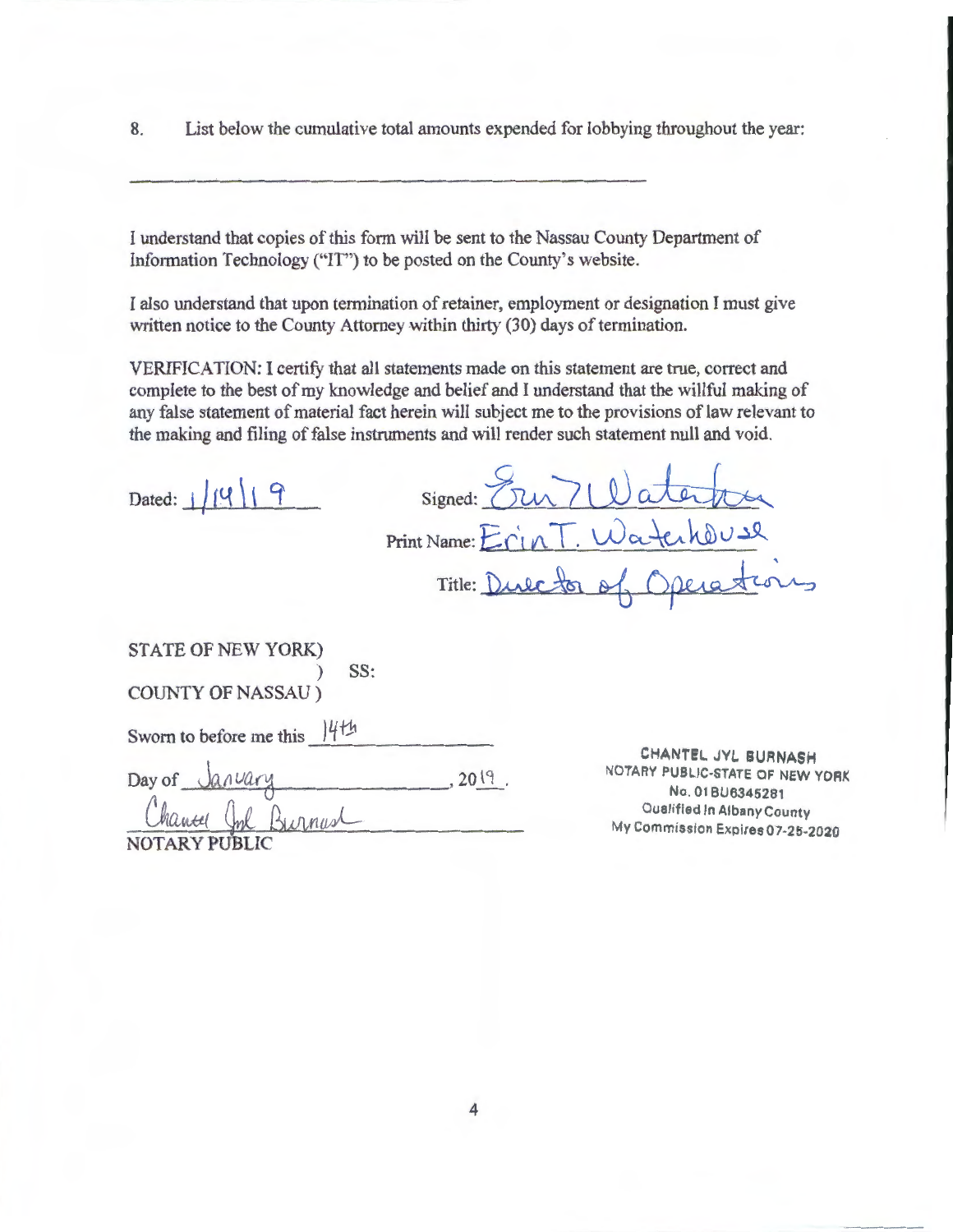

# County of Nassau

### Lobbyist Client Annual Report

### For the reporting year 20 18

1. Name, address and telephone number of client utilizing a lobbyist:

Covanta Energy LLC 445 South Street Morristown, NJ 07960 Phone: 862-345-5204

2. Name, address and telephone number of each lobbyist retained, employed, or designated by client:

Ostroff Associates 150 State Street Albany, NY 12207 Phone: 518-436-6202

3. A description of the subject or subjects on which each lobbyist retained, employed or designated by such client has lobbied:

Issues relating to energy, facility

 $\mathbf{1}$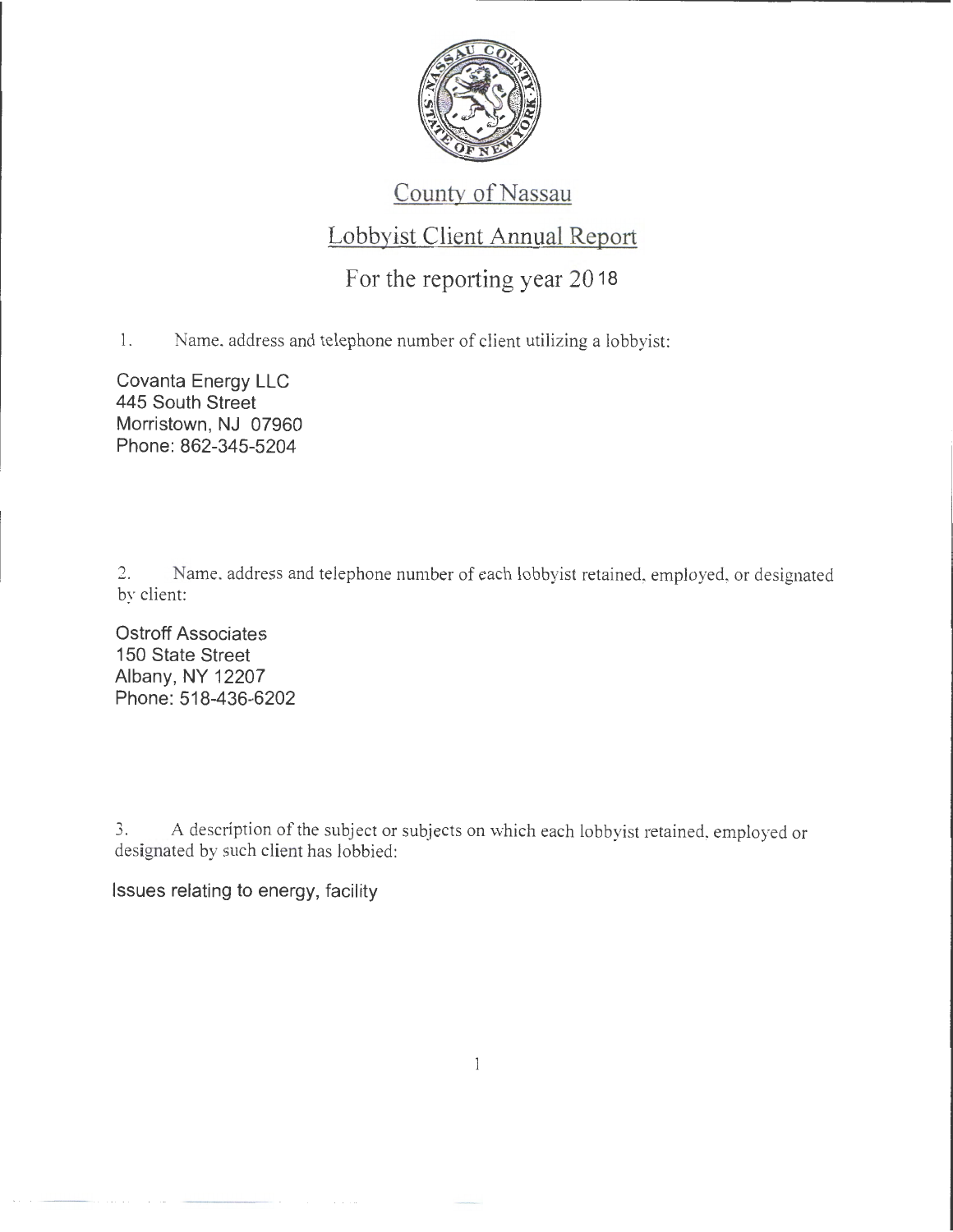4. Names of the persons and agencies before which such lobbyist has lobbied:

**TOWN OF HEMPSTEAD: Town Supervisor Laura Gillen; Jim Lacarrubba, Chief of Staff; Joseph Davenport, Deputy Chief of Staff, Infrastructure** 

5. List below the expenses paid or incurred in relation to the lobbyist(s) retained by client or for any other lobbying:

| Amount | Details                                                                                                         |
|--------|-----------------------------------------------------------------------------------------------------------------|
| N/A    | Compensation paid for State lobbying, no compensation specific to Nassau County                                 |
|        |                                                                                                                 |
|        |                                                                                                                 |
|        |                                                                                                                 |
|        |                                                                                                                 |
|        |                                                                                                                 |
|        |                                                                                                                 |
|        | the contract of the contract of the contract of the contract of the contract of the contract of the contract of |
|        |                                                                                                                 |
|        |                                                                                                                 |
|        |                                                                                                                 |
|        |                                                                                                                 |